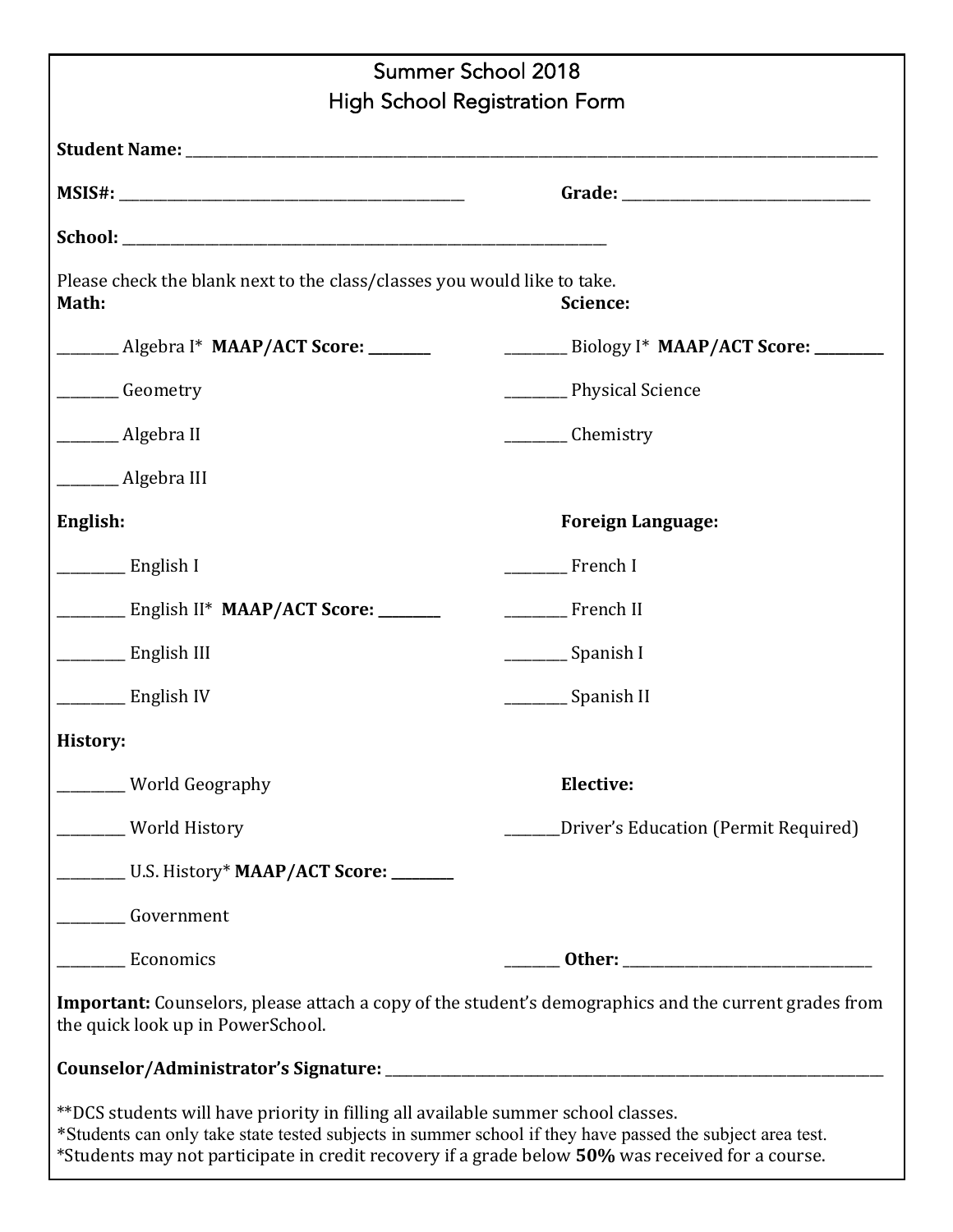| Summer School 2018                                                                                                                                                                                                                                   |                                      |  |
|------------------------------------------------------------------------------------------------------------------------------------------------------------------------------------------------------------------------------------------------------|--------------------------------------|--|
| Middle School Registration Form                                                                                                                                                                                                                      |                                      |  |
|                                                                                                                                                                                                                                                      |                                      |  |
|                                                                                                                                                                                                                                                      |                                      |  |
|                                                                                                                                                                                                                                                      |                                      |  |
| Please check the blank next to the class/classes you would like to take.                                                                                                                                                                             |                                      |  |
|                                                                                                                                                                                                                                                      |                                      |  |
| Math:                                                                                                                                                                                                                                                | Science:                             |  |
| 6 <sup>th</sup> Grade Mathematics                                                                                                                                                                                                                    | 6 <sup>th</sup> Grade Science        |  |
| 7 <sup>th</sup> Grade Mathematics                                                                                                                                                                                                                    | 7 <sup>th</sup> Grade Science        |  |
| 8 <sup>th</sup> Grade Mathematics                                                                                                                                                                                                                    | 8 <sup>th</sup> Grade Science        |  |
| English:                                                                                                                                                                                                                                             | History:                             |  |
| 6 <sup>th</sup> Grade Language Arts                                                                                                                                                                                                                  | 6 <sup>th</sup> Grade Social Studies |  |
| 7 <sup>th</sup> Grade Language Arts                                                                                                                                                                                                                  | <sup>7th</sup> Grade Social Studies  |  |
| 8 <sup>th</sup> Grade Language Arts                                                                                                                                                                                                                  | 8 <sup>th</sup> Grade Social Studies |  |
| Important: Counselors, please attach a copy of the student's demographics and the current grades from<br>the quick look up in PowerSchool.                                                                                                           |                                      |  |
|                                                                                                                                                                                                                                                      |                                      |  |
| **DCS students will have priority in filling all available summer school classes.                                                                                                                                                                    |                                      |  |
| Grading:                                                                                                                                                                                                                                             |                                      |  |
| The credit recovery program was established to allow students to demonstrate mastery. In order for a student to<br>receive credit for a unit, he/she must earn 65% mastery in that unit. This sets the minimum grade for each course<br>taken at 65. |                                      |  |
| Note:                                                                                                                                                                                                                                                |                                      |  |
| Students may not participate in credit recovery if a grade below 50% was received for a course.<br>Courses are subject to availability on credit recovery program.                                                                                   |                                      |  |
|                                                                                                                                                                                                                                                      |                                      |  |
|                                                                                                                                                                                                                                                      |                                      |  |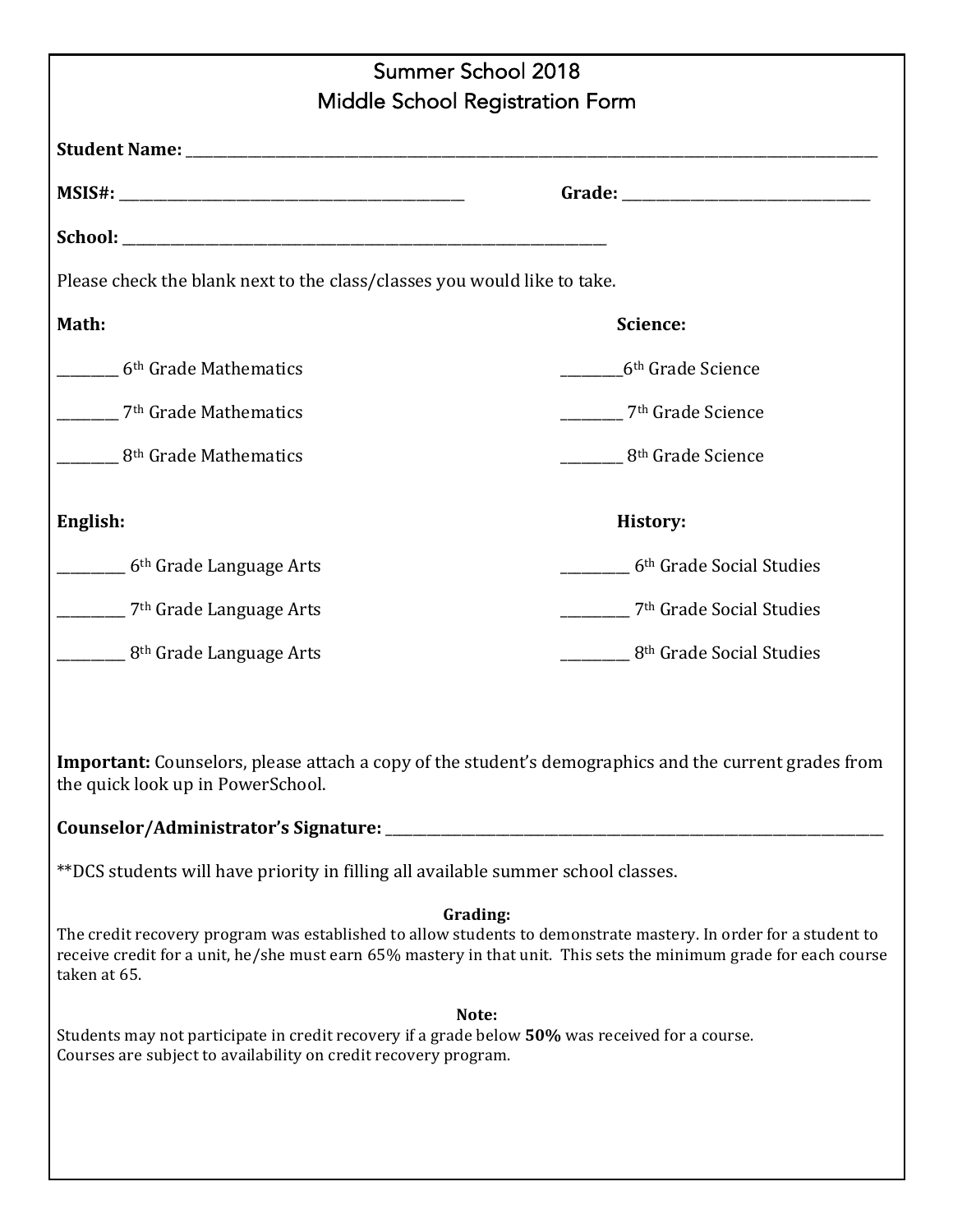## **Summer School Rules 2018**

- 1. There will be no food or drinks allowed in the summer school classrooms. Snacks will be available for purchase during break but will need to be consumed prior to entering the classroom.
- 2. Cell phones, IPods, MP3 players, and/or any other electronic devices will not be allowed.
- 3. Two level 2 or higher behavior problems will result in dismissal from summer school with no refund.
- 4. All students will follow the Desoto County Schools Policy for Dress Code and Code of Discipline. Students who are out of dress code will be sent home and counted absent.
- 5. Students will park in the back parking lot and enter through the gym doors.
- 6. The doors will be locked at  $8:10$  am. A student is considered absent after  $8:10$  am. Students will be dismissed from summer school and received a failing grade after 3 absences with no refund.
- 7. Students must be picked up promptly at  $12:30$  pm., as there will be no supervision offered for students after 1:00 pm. Excessive violations may result in dismissal from summer school with no refund.
	- School principals or their designee have the power and discretion to make all decisions on their campus. Any student that does not comply with DCS Code of Discipline will be removed from summer school without a refund.

| I have read and understand the above rules: |  |
|---------------------------------------------|--|
|                                             |  |
| <b>Student Signature:</b>                   |  |